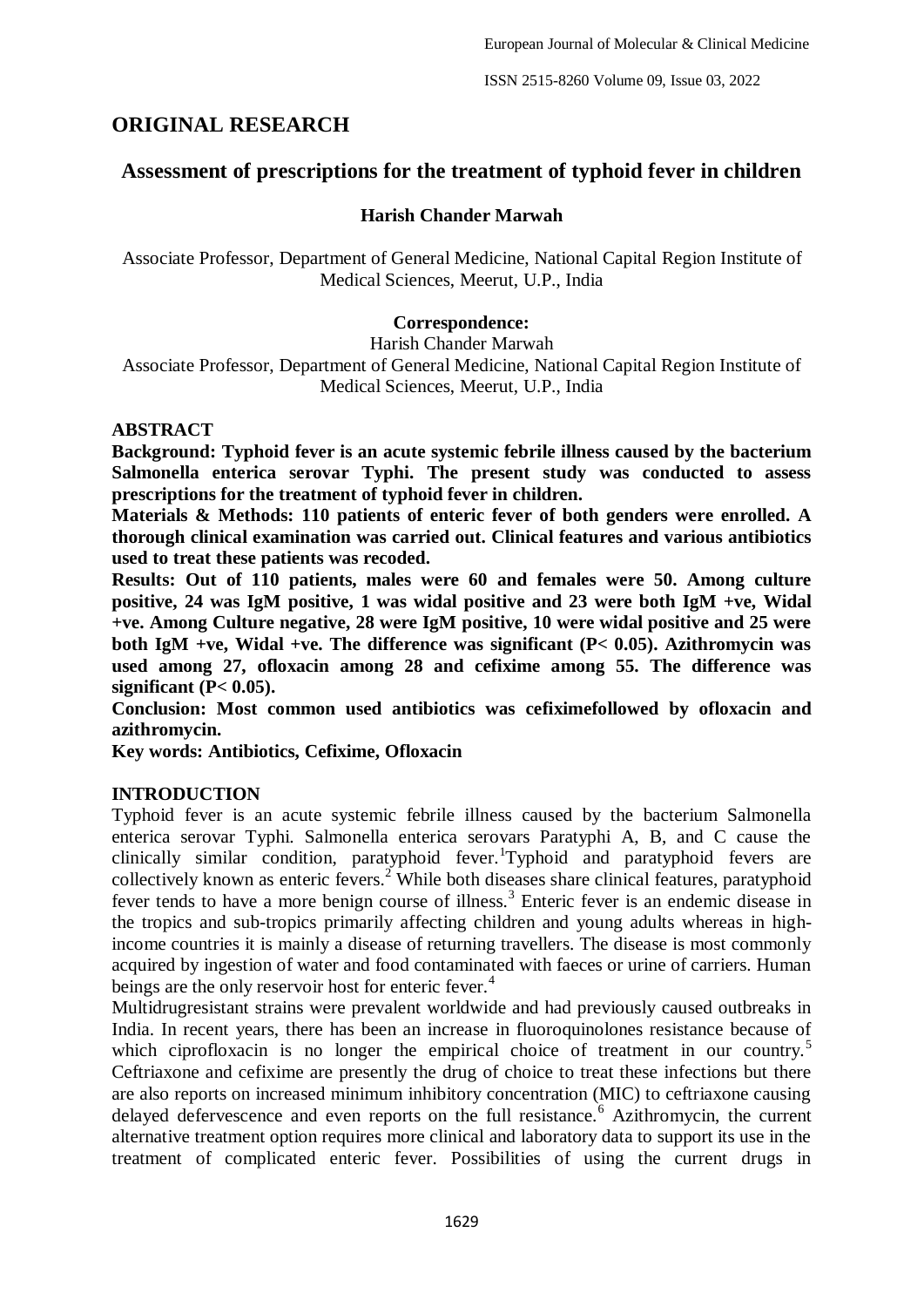European Journal of Molecular & Clinical Medicine

combinations are an alternative solution which is being evaluated. The present study was conducted to assess prescriptions for the treatment of typhoid fever in children.

## **MATERIALS & METHODS**

The present study comprised of 110patients of enteric fever of both genders. The consent was obtained from all enrolled patients.

Data such as name, age, gender etc. was recorded. The diagnosis of enteric fever was clinically consistent case in a child presenting with fever of at least three days with no localization along with one or more of the following signs and symptoms: abdominal pain, vomiting or diarrhoea, loss of appetite, mental confusion and on examination had either splenomegaly, neutropenia or abnormal liver function tests. A thorough clinical examination was carried out. Clinical features and various antibiotics used to treat these patients was recoded. Data thus obtained were subjected to statistical analysis. P value  $< 0.05$  was considered significant.

### **RESULTS**

#### **Table I Distribution of patients**

| Total-110 |    |                          |  |  |
|-----------|----|--------------------------|--|--|
|           |    | Gender   Males   Females |  |  |
| Number    | 60 |                          |  |  |

Table I shows that out of 110 patients, males were 60 and females were 50.

#### **Table II Serology test of patients**

| $-$<br>Test           |  | IgM positive   Widal positive   IgM +ve, Widal +ve |
|-----------------------|--|----------------------------------------------------|
| Culture positive (47) |  |                                                    |
| Culture negative (63) |  |                                                    |

Table II shows that among culture positive, 24 was IgM positive, 1 was widal positive and 23 were both IgM +ve, Widal +ve. Among Culture negative, 28 were IgM positive, 10 were widal positive and 25 were both IgM +ve. Widal +ve. The difference was significant ( $P<$ 0.05).

### **Graph I Serology test of patients**

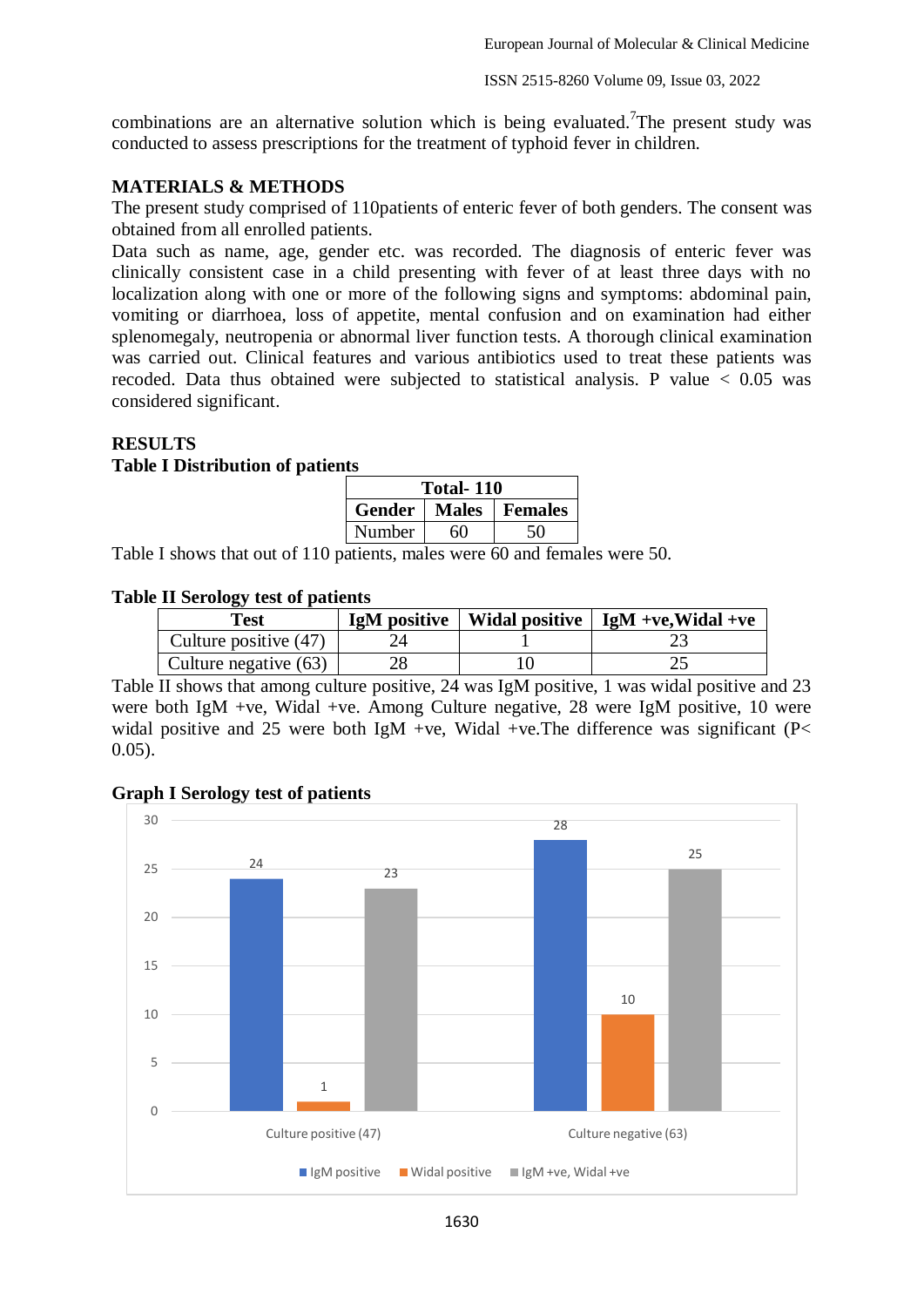| ш vautus           |               |         |  |  |
|--------------------|---------------|---------|--|--|
| <b>Antibiotics</b> | <b>Number</b> | P value |  |  |
| Azithromycin       | 27            | 0.05    |  |  |
| Ofloxacin          | 28            |         |  |  |
| Cefixime           | 55            |         |  |  |

#### **Table III Antibiotic used in patients**

Table III shows that azithromycin was used among 27, ofloxacin among 28 and cefixime among 55. The difference was significant (P< 0.05).

### **DISCUSSION**

Isolation of Salmonella Typhi from blood culture is a more practical even though less sensitive alternative to bone marrow culture.<sup>8</sup> However, it is not always available and, when available, it takes  $3$  to  $5$  days.<sup>9</sup> As a result, diagnosis may be delayed or overlooked and patients without enteric fever may receive unnecessary and inappropriate antimicrobial treatment due to the heavy dependence of rapid diagnosis using clinical features and serological methods. The detection of specific antibody response is only suggestive of enteric fever but not definitive.<sup>10</sup> The Widal test is an agglutination reaction demonstrating the presence of lipopolysaccharide (LPS)somatic (O) and flagella (H) agglutinins to Salmonella Typhi in the serum of a patient using suspensions of O and H antigens.<sup>11</sup> The test has been widely used for over a century for the diagnosis of typhoid fever.<sup>12</sup>The present study was conducted to assess prescriptions for the treatment of typhoid fever in children.

We found that out of 110 patients, males were 60 and females were 50.Dahiya et  $al<sup>13</sup>$  determined the current practices of antibiotic use in children attending a tertiary care hospital in north India. The antibiotic audit in hospitalized children was measured as days of therapy per 1000 patient days and in outpatient department (OPD) as antibiotic prescription on the treatment card. Results: A total of 128 children with enteric fever were included in the study, of whom, 30 were hospitalized and 98 were treated from OPD. The mean duration of fever was 9.5 days at the time of presentation. Of these, 45 per cent were culture positive with Salmonella Typhi being aetiological agent in 68 per cent followed by S. Paratyphi A in 32 per cent. During hospitalization, the average length of stay was 10 days with mean duration of defervescence 6.4 days. Based on antimicrobial susceptibility ceftriaxone was given to 28 patients with mean duration of treatment being six days. An additional antibiotic was needed in six patients due to clinical non-response. In OPD, 79 patients were prescribed cefixime and additional antibiotic was needed in five during follow up visit.

We found that among culture positive, 24 was IgM positive, 1 was widal positive and 23 were both IgM +ve, Widal +ve. Among Culture negative, 28 were IgM positive, 10 were widal positive and 25 were both IgM +ve, Widal +ve. Deksissa et al<sup>14</sup>estimated the prevalence of enteric fever among febrile patients visiting Ambo hospital, comparison of Widal test and stool culture, evaluation of the antimicrobial susceptibility of isolates; and assessed potential risk factors to acquire enteric fever infection. Blood and stool samples were collected from 372 febrile patients with symptoms clinically similar to enteric fever. Widal test was used for testing sera while stool culturing and bacterial identification was done using WHO standard methods. The apparent and true prevalence of enteric fever were 56.2% and 57.52% respectively, while, the culture prevalence was 2.7%. Isolation rates of S. Typhi and S. Paratyphi were 0.8% and 1.9% respectively. The isolates showed 100% resistance to amoxicillin, bacitracin, erythromycin, 80%resistance to cefotaxime and streptomycin and 20% for chloramphenicol. The sensitivity, specificity, positive and negative predictive values of Widal test was 80.0, 44.5, 3.8 and 98.8% respectively. Multivariable logistic regression analysis revealed that age, religion, level of education, source of water, raw milk and raw meat consumption are the predictors of enteric fever seropositivity.